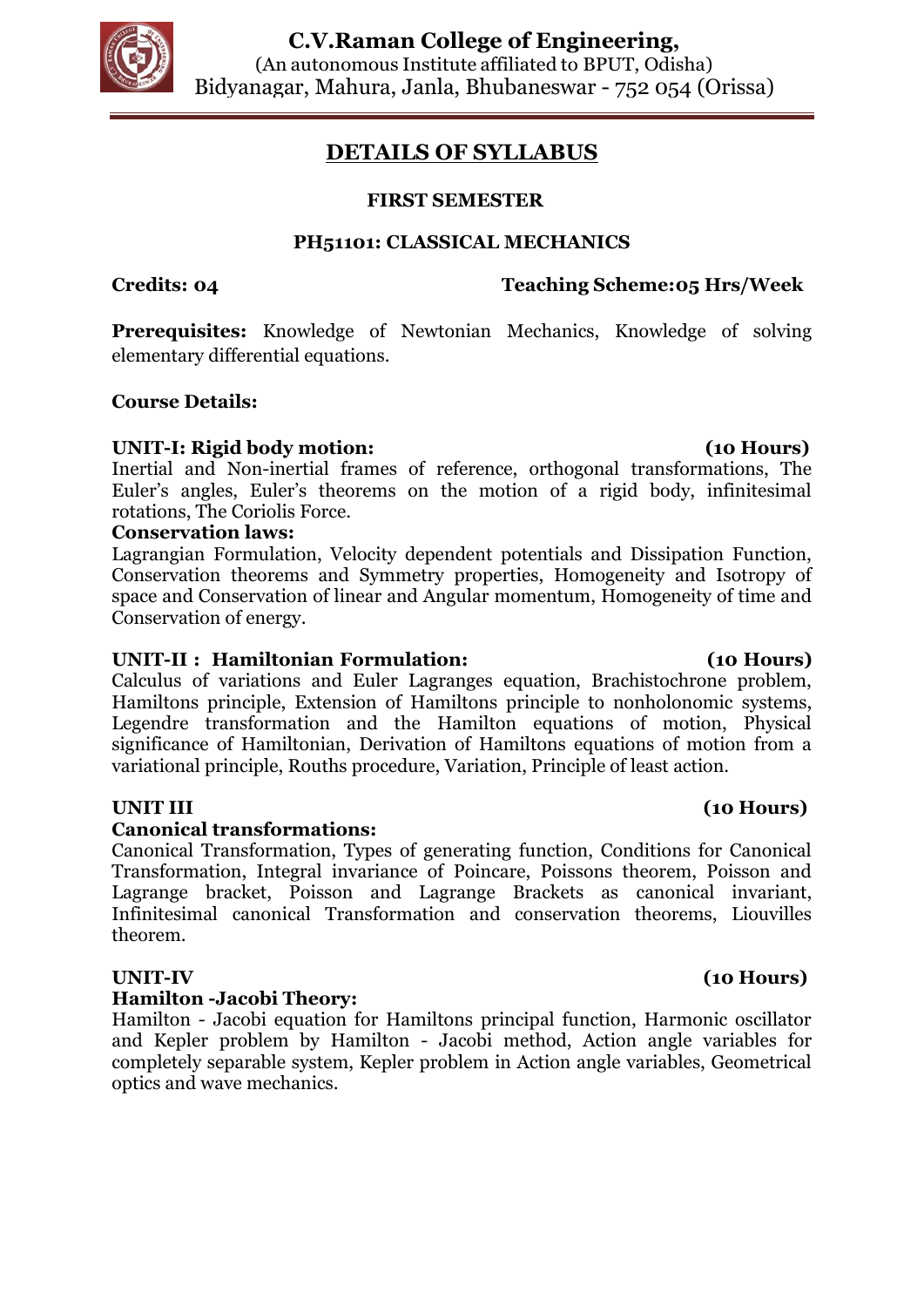

# **Unit-V Rigid body dynamics: (10 Hours)**

Angular Momentum and kinetic energy of motion about a point: The Inertia Tensor and momentum of Inertia, Eigenvalues of Inertia Tensor and the principal axis transformation. The heavy symmetrical top with one point fixed.

# **Small oscillation:**

Problem of small oscillations, Example of two coupled oscillators, General theory of small oscillations, Normal coordinates and Normal modes of vibration, Free vibrations of a linear tri-atomic molecule.

# **TEXT BOOKS:**

- 1. Classical Mechanics, H. Goldstein, C. P. Poole and J. L. Safko, Addison Wesley, 3rd edition,2011
- 2. Mechanics , L.D. Landau and E.M. Lifshitz, Butterworth-Heinenann, 3rd edition, 2000
- 3. Classical Mechanics, Rana and Joag, Tata McGraw-Hill Education,1 st edition, 2001

# **REFERENCE BOOKS:**

- 1. Classical Mechanics, H. C. Corben & P. Stehle, Dover Publications, 2nd edition, 2013
- 2. Analytical Mechanics, L. Hand and J. Finch, Cambridge University Press, 1st edition, 2012
- 3. Classical Mechanics , J.C. Upadhyaya, Himalay Publishing House, 1 st edition, 2013
- 4. A Treatise on the Analytical Dynamics of Particles and Rigid Bodies, E.T. Whittaker, Cambridge University Press, 4<sup>th</sup> edition, 1999

# **Course Outcomes:**

- 1. Classify the motion of rigid bodies on the basis of frames of reference and the conservation laws by Lagrangian mechanics.
- 2. Formulate problems on the variational principle by the use of Hamiltonian.
- 3. Apply the canonical tranformations and brackets for the mechanics of systems of particles.
- 4. Interprete the equations of motion for mechanical systems for planar and spatial cases using Hamilton-Jacobi formalism.
- 5. Understand the stability and deviations from equilibrium of the mechanical systems.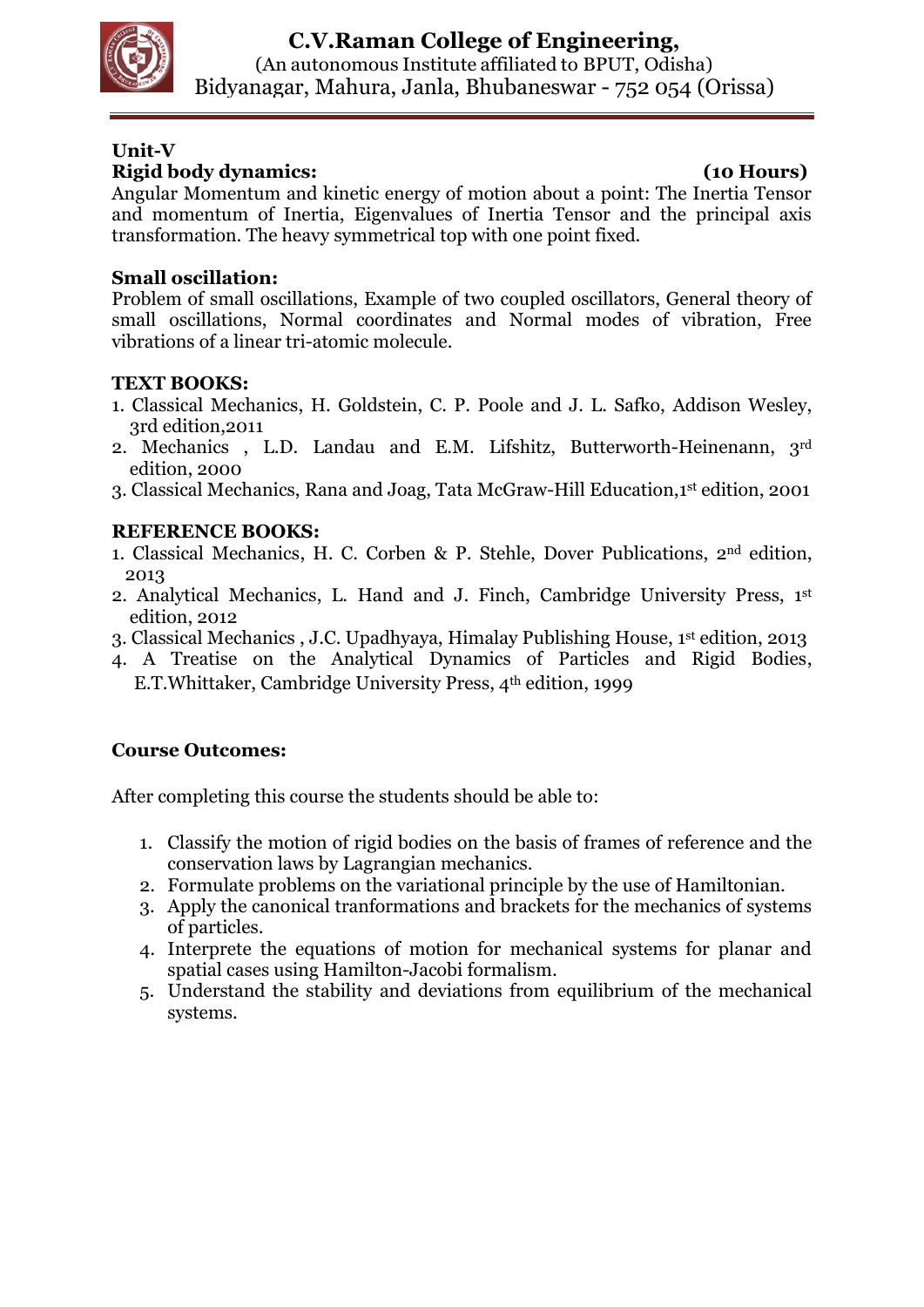

# **PH51102: MATHEMATICAL PHYSICS**

# **Credits: 04 Teaching Scheme: 05 Hrs/Week**

**Prerequisites:** Knowledge of elementary complex number, elementary differential equations and their solutions, different types of Mathematical functions.

# **Course Details:**

# **Unit-I :Complex analysis**: **(12 Hours)**

Cauchy's integral theorem, Cauchy's integral formula, Taylor's and Laurent's series, Calculus of Residues: Cauchy's Residue theorem, Zeroes and Singularities of complex functions, simple poles, Evaluation of definite integrals, Generalised functions, Dirac's -delta function ; Representation by Gaussian function, Integral representation, Relation to Step function.

# **Unit-II: Differential equations: (12 Hours)**

Linear ordinary differential equations of first & second order: singularities of differential equations and their classification, Power series method and Frobenius extended power series method of solving differential equations.

**Special functions:** Solution of Bessel, Legendre, Laguerre, Hermite, Hypergeometric and confluent Hypergeometric equations and their properties, Generating functions, Recurrence relations and Rodrigues Formula.

# **Unit- III : Partial Differential equations**: **(10 Hours)**

Partial differential equations (Laplace, wave and heat equations in two and three dimensions), Greens function, Solution of inhomogeneous partial differential equation by Green function method. Fourier series, Fourier and Laplace transforms.

# **Unit-IV : Tensor analysis: (8 Hours)**

Contravariant, Covariant and Mixed Tensors, Addition and subtraction of Tensors. Direct product, Inner product and Contraction of Tensors, Levi-Civita Tensor, Metric Tensor, Christoffel symbol.

# **Unit-V: Groups and Group representation: (8 Hours)**

Definition of groups, Finite groups, Examples from solid state physics, Sub groups and classes, Group Representation, Characters, Infinite groups and Lie groups, Lie algebra, Application, Irreducible representation of  $SU(2)$ ,  $SU(3)$  and  $O(3)$ .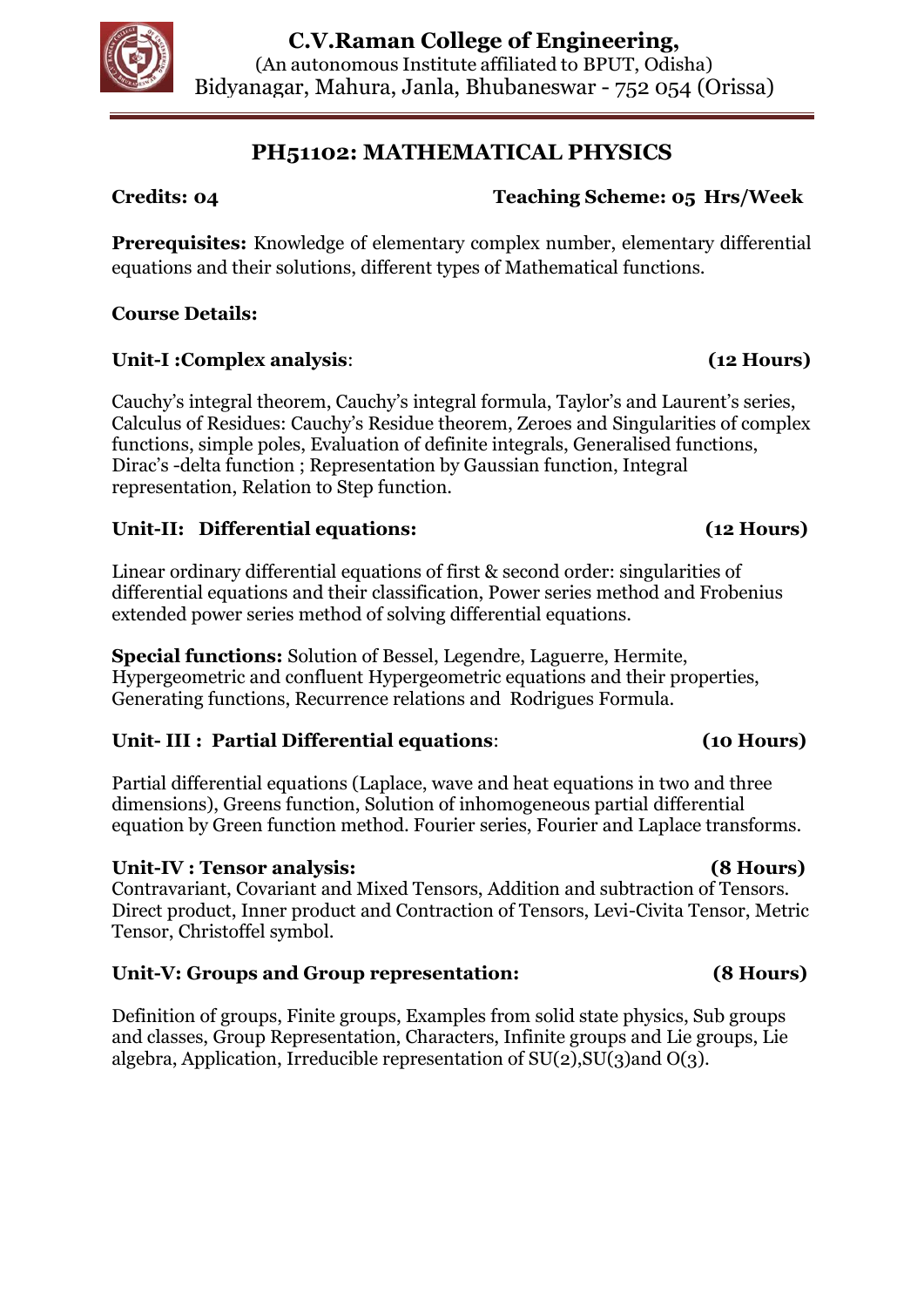

1. Mathematical Methods for Physicists: George Arfken Hans, Weber Frank, E. Harris, 7th Edition, Academic Press, 2012

2. Mathematical Physics: H K Das, Dr. R. Verma, S. Chand Publications, 2012

## **Reference Books:**

- 1. Mathematical Physics with Classical Mechanics: Satya Prakash, 6th Edition, Sultan Chand & Sons, 2014
- 2. Mathematical Physics: [P K Chattopadhyay,](https://www.amazon.in/P-K-Chattopadhyay/e/B001KDQFBY/ref=sr_ntt_srch_lnk_1?qid=1525411251&sr=1-1) Second Edition, New Age International, 2013
- 3. Mathematical Methods for Physics and Engineering: K. F. Riley, M. P. Hobson and S. J. Bence**,** Third Edition**,** Cambridge University Press, 2006

## **Course Outcomes:**

After completing this course the students should be able to :

1. Understand the use of residue theorem to evaluate complex definite integrations.

2. Interpret differential equation in Physical Sciences by power series and frobenius method and their related generating functions.

- 3. Apply Greens function to solve inhomogeneous partial differential equation.
- 4. Apply Fourier and Laplace transformations to solve differential equation.
- 5. Explain tensor along with their classifications and its basic operations.
- 6. Apply group theory to solve some mathematical problems of interest in physics.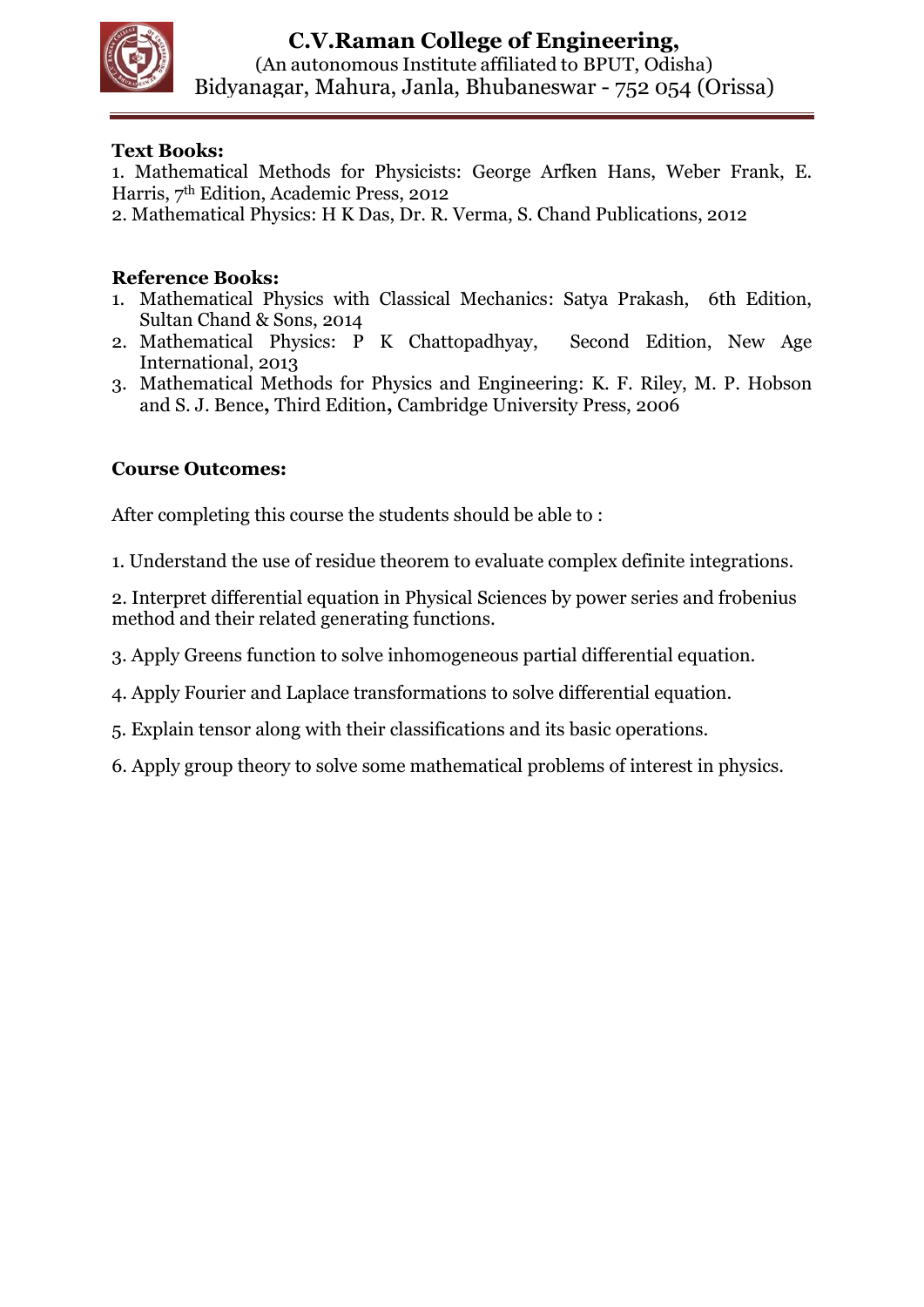

## **PH51103: CLASSICAL ELECTRODYNAMICS**

**Credits:** 04 **Teaching Scheme:** 05 Hrs/Week

**Prerequisites:** Basic Knowledge of Laws of Electrostatics and Magnetostatics.

## **Course Details:**

## **UNIT – I: Maxwell's Equations and Conservation laws**: **(12 Hours)**

Introduction to Electromagnetism, Maxwell's equations in free space and linear isotropic media, boundary conditions on the fields at interfaces, Poisson's equation and Laplace's equation, Vector and scalar potentials, Lorentz and Coulomb Gauge, Gauge invariance, Lorentz invariance of Maxwell's equation, , Poynting's theorem and conservation of energy and momentum.

### **UNIT – II : Electromagnetic waves: (14 Hours)**

Plane electromagnetic waves in non conducting medium, Electromagnetic waves in conductors, Solution of the wave equation by Green's function formalism, Reflection and refraction of electromagnetic waves at a plane surface between dielectrics, Linear and circular polarisation, Polarisation by reflection, Group velocity, Frequency dispersion characteristics of dielectrics, conductors and plasma, Kramer-Kronig Relation.

**Waveguides**: TE and TM modes in dielectric slab waveguides, cylindrical cavities and wave guide, modes in rectangular waveguide, resonant cavities.

# **UNIT – III : Radiation Systems: (8 Hours)**

Fields and radiation of a localized oscillating source: electric and magnetic dipole fields and radiation, center fed linear antenna with sinusoidal current, scattering by a small dielectric sphere in long wavelength limit, Rayleigh Scattering.

### **UNIT – IV : Radiations by moving charges: (8 Hours)**

Lienard - Wiechert potential and field due to a point charge, Field of a moving charge, Radiated power from an accelerated charge at low velocities, Larmour's power formula, Angular distribution of radiation from an accelerated charge, Thomson scattering of radiation.

### **UNIT – V : Relativistic Electrodynamics: (8 Hours)**

The four vector notation, Lorentz transformation of particle kinematics, covariant formulation of Maxwell's equations, electromagnetic field tensor, covariant definitions of electromagnetic energy and momentum, transformation of electromagnetic field components.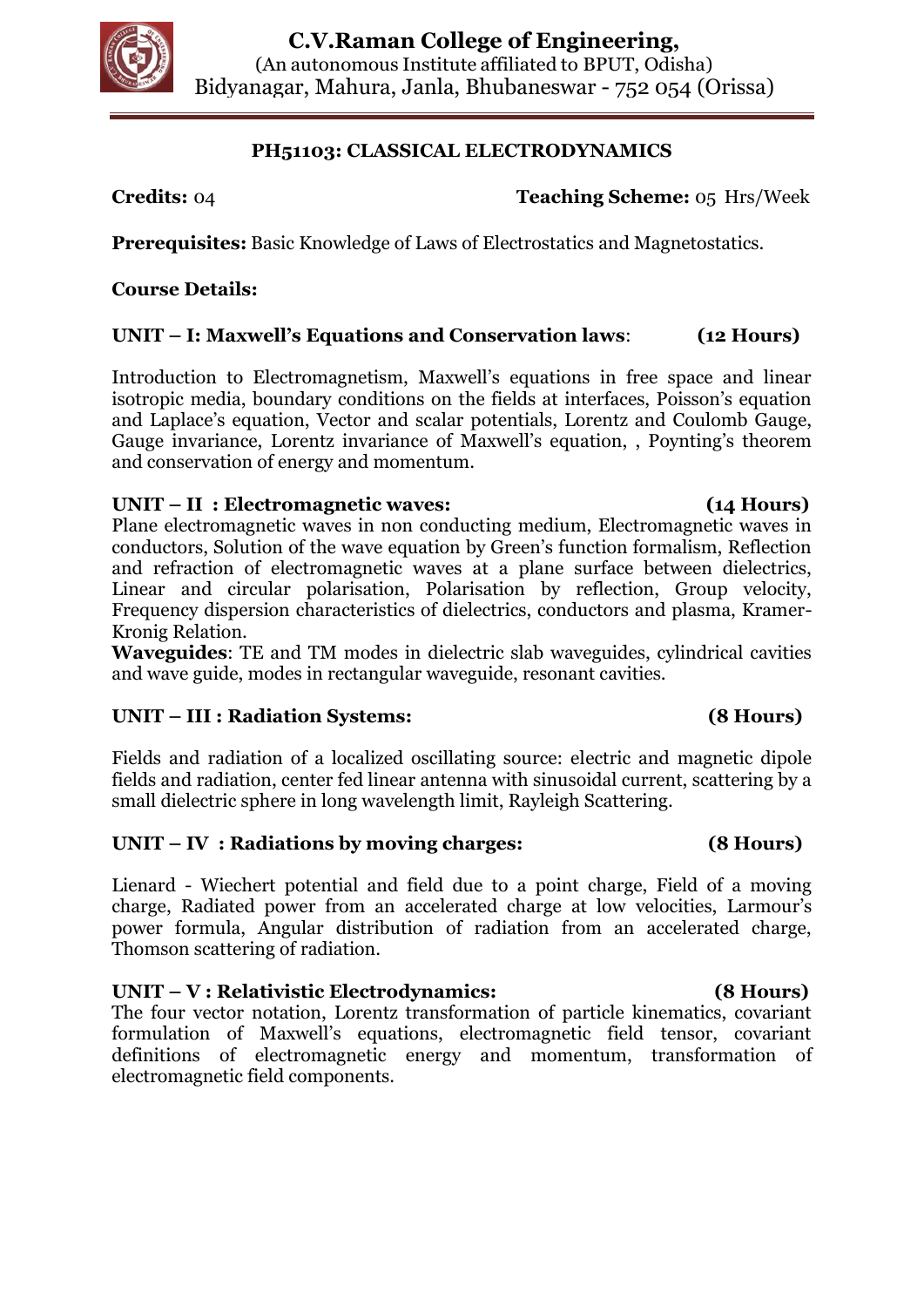

1**.** Introduction to Electrodynamics - D.J. Griffiths, Pearson Education Ltd. 3rd Edition, New Delhi, 1991.

2. Classical Electrodynamics - J.D. Jackson, John & Wiley Sons Pvt. Ltd, New York, 2004.

3. Classical Theory of Electrodynamics - L.D. Landau and E.M. Lifshitz, Addison, Wesley, 3rd Edition, 1971.

### **Reference Books:**

1. Introduction to Electrodynamics - A. Z. Capri and P.V.Panat, Narosa Publishing House 2010.

2. Classical electricity & Magnetism- Panofsky and Phillips, Addison Wesley, 2nd Edition, 1989

3. Classical Electromagnetic Radiation - J.B. Marion, Academic Press, New Delhi, 1995.

4. Classical Electricity and Magnetism - Wolfgang K. H. Panofsky and Melba Phillips, Dover Publications, 2nd Edition 2005

## **Course Outcome:**

After completing this course the students should be able to :

1. Design of Maxwell's equation and their applications in electromagnetic potentials

and Gauge transformations.

- 2. Explain the propagation of plane electromagnetic wave in different media.
- 3. Understand electromagnetic fields and radiation of a localized oscillating source (antenna).
- 4. Compute radiated power of moving charges in an electromagnetic field .
- 5. Formulate electrodynamic problems in relativistically covariant form in fourdimensional coordinates.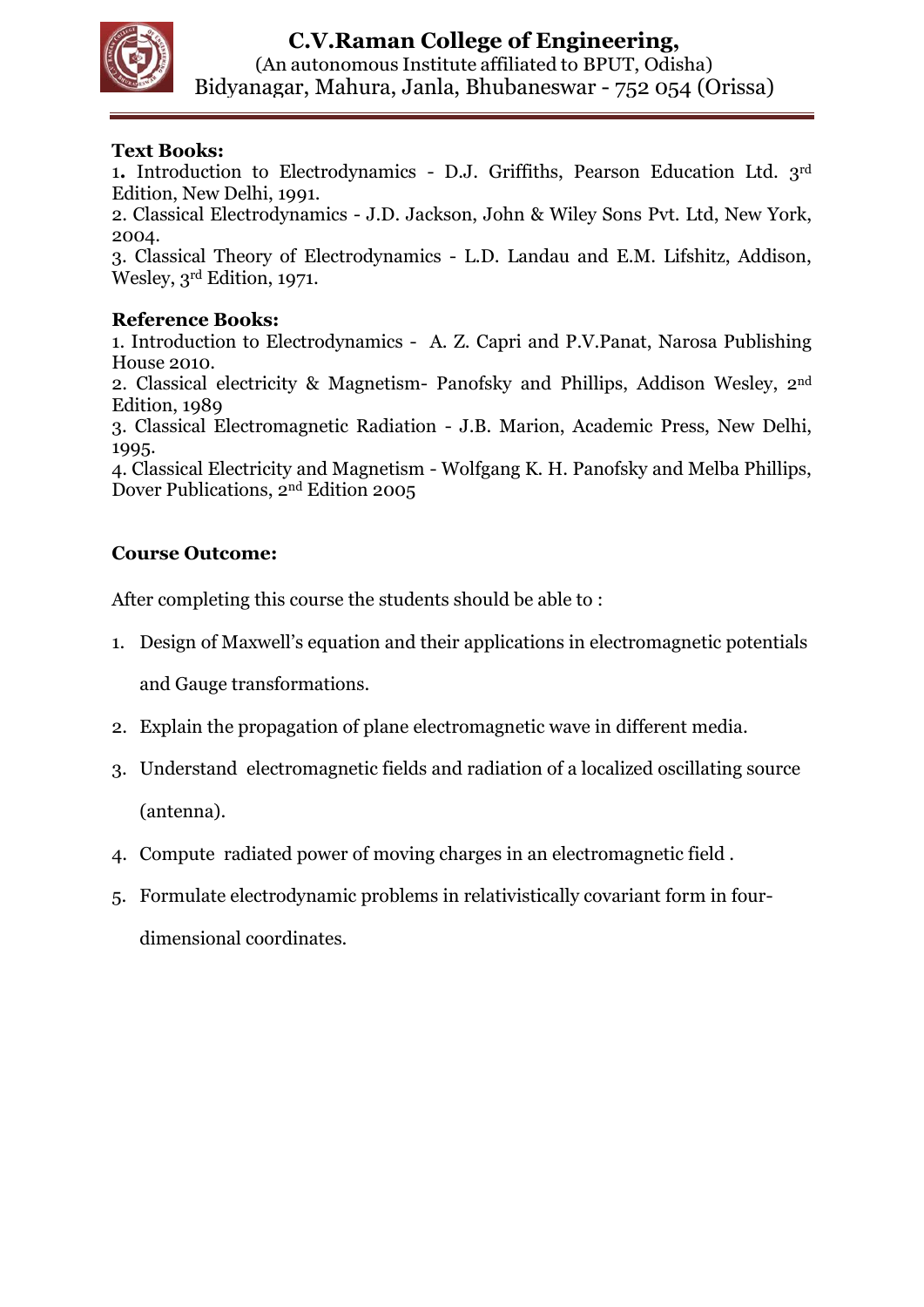

## **PH51104: QUANTUM MECHANICS-I**

**Credits:** 04 **Teaching Scheme:** 05 Hrs/Week

**Pre-Requisites:** Knowledge of Historical development of Quantum Mechanics, Wave-particle duality, Schrodinger equation (time dependent and time independent).

## **Course Details:**

## **Unit-I: General principle of Quantum mechanics (8 Hours)**

Linear vector space formulation: Linear vector space (LVS) and its generality. Vectors: Scalar product, Basis vectors, Linear independence, Hilbert space formalism for quantum mechanics, Bra and Ket vectors, Dual space, Bra-Ket algebra, Linear superposition of general quantum states, Completeness and Orthogonal relation, Schmidt's orthonormalisation procedure.

## **Unit-II : Operator (12Hours)**

Eigen value and Eigen vectors of Linear, Adjoint, Hermitian, Unitary, Inverse, Antilinear operators, Complete set of compatible operators, Simultaneous Measurement , Noncommutativity and uncertainty relation, Projection operator, Matrix representation of vectors and operators, Eigen value equation and Expectation value, Algebraic result on Eigen values, Transformation of basis vectors, Unitary transformation of vectors and operators, infinitesimal and finite unitary transformation, Continuous representation position and Momentum space wave function.

# **Unit-III : Quantum Dynamics (10 Hours)**

Time evolution of quantum states, Time evolution of operators and its properties, Schrodinger picture, Heisenberg picture, Dirac/Interaction picture, Equation of motion, Conservation Laws, Operator method of solution of 1D Harmonic oscillator, Time evolution and matrix representation of creation and annihilation operators.

# **Unit-IV : Rotation and orbital angular momentum (12Hours)**

Rotation matrix, Angular momentum operators as the generation of rotation, Components of angular momentum  $L_x$ ,  $L_y$ ,  $L_z$  and  $L^2$  and their commutator relations, Raising and lowering operators ( $L_{+}$  and  $L_{-}$ ),  $L_{x}$ ,  $L_{y}$ ,  $L_{z}$  and  $L_{-}$  in spherical polar coordinates, Eigen value and Eigen function of Lz, L2(operator method), Spherical harmonics, matrix representation of of  $L_{+}$ ,  $L_{-}$  and  $L^{2}$ , Spin angular momentum: Spin 1/2 particle, Pauli spin matrices and their properties Eigen values and Eigen function, Spinor transformation under rotation.

Total angular momentum (J), Eigen value problem of  $J_z$  and  $J<sup>2</sup>$ , Total Angular momentum matrices.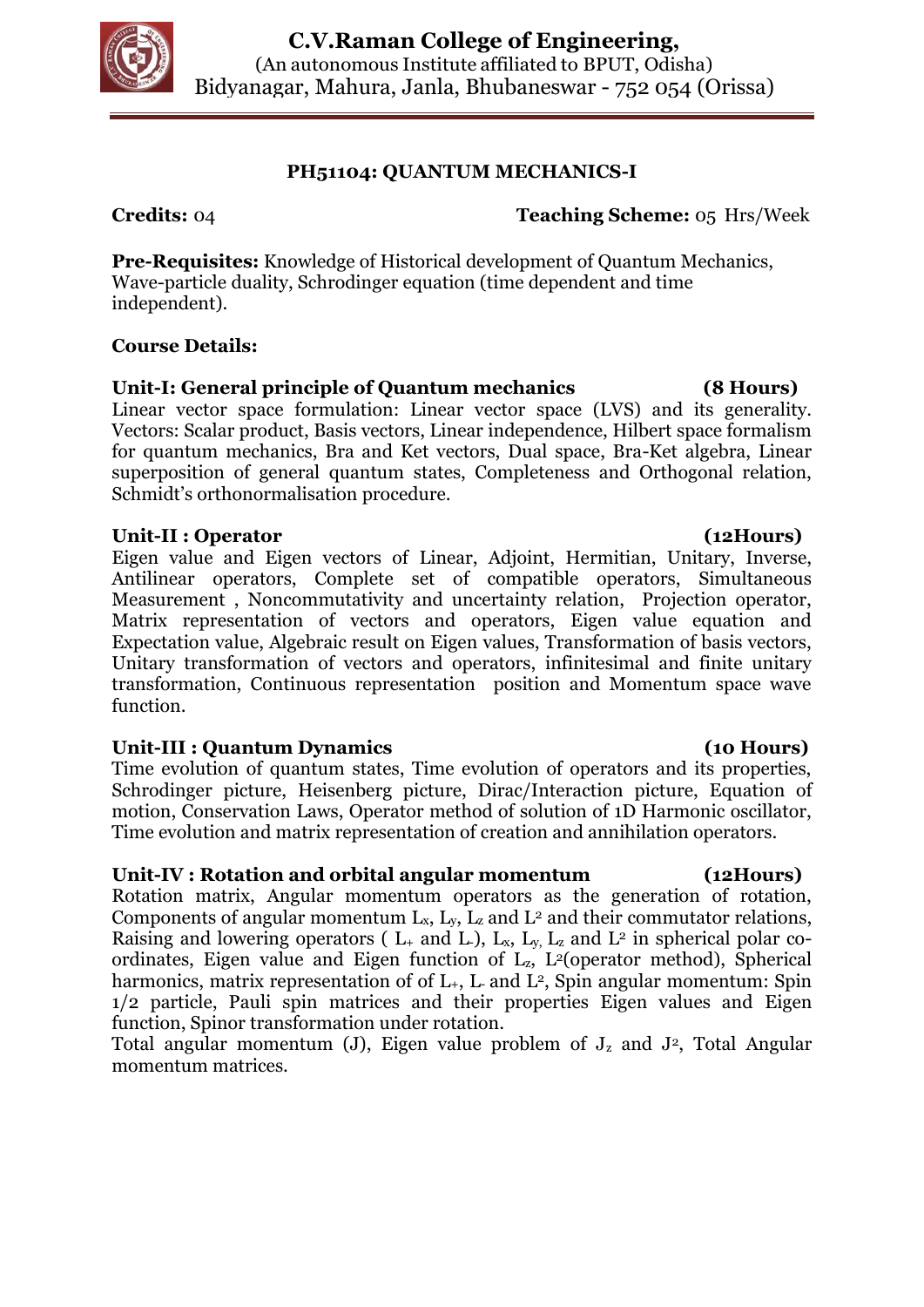

# **Addition of angular momentum:**

Addition of angular momenta and C.G. Coefficients, Angular momentum states for composite system in the angular momenta  $(1/2,1/2)$  and $(1,1/2)$ .

## **UNIT-V : Motion in Spherical symmetric Field (8 Hours)**

Hydrogen atom, Reduction to one dimensional one body problem, Radial equation, Energy Eigen value and Eigen function, Degeneracy, Radial probability distribution.

**Relativistic Quantum Mechanics:** Klein-Gordon equation, drawbacks of Klein-Gordon equation, Dirac equation, Dirac gamma matrices, properties of Dirac gamma matrices (no derivation), Free particle solution of Dirac equation.

## **Text Books:**

- 1. Quantum Mechanics Concepts and Applications Nouredine Zettili, 2nd Edition, 2009.
- 2. Introduction to Quantum Mechanics- David J. Griffith, Cambridge University Press, 2nd Edition, 2004.
- 3. Lectures on Quantum Field Theory Ashok Das, World Scientific, 2nd Edition, 2008.

## **Reference Books:**

- 1. Quantum Mechanics S. Gasiorowicz, Wiley, 3rd Edition, 2003.
- 2. Quantum Mechanics J. J. Sakurai, J. Napolitano, Cambridge University Press , 2nd Edition, 2011.
- 3. Quantum Mechanics R. Shankar, Springer, 2nd Edition, 2008.

5. Quantum Mechanics (Non Relativistic theory) - L.D. Landau and E. M. Lifshitz, Pergamon Press, 3rd Edition, 1977.

6. Introductory Quantum Mechanics, R. L. Liboff, Pearson Press, 3rd Edition, 2009.

7. Advanced Quantum Mechanics- J. J. Sakurai, Pearson Press, 1st Edition, 2006.

# **Course Outcome:**

- 1. Identify orthogonal and normalized basis vectors by applying the concept of braket vectors of Hilbert space.
- 2. Apply quantum mechanical operators with their corresponding eigen value and proper interpretaion of unitary transformation associated with quantum mechanics.
- 3. Design the time evolution of quantum state with its conservation properties.
- 4. Use operator formalism of Quantum Mechanics to solve one dimensional harmonic oscillator problem.
- 5. Predict the orbital, spin as well total angular momentum operator and C.G. coefficients for a composite system.
- 6. Determine the eigen value and eigen function for Hydrogen atom in a spherically symmetric potential and for a free particle.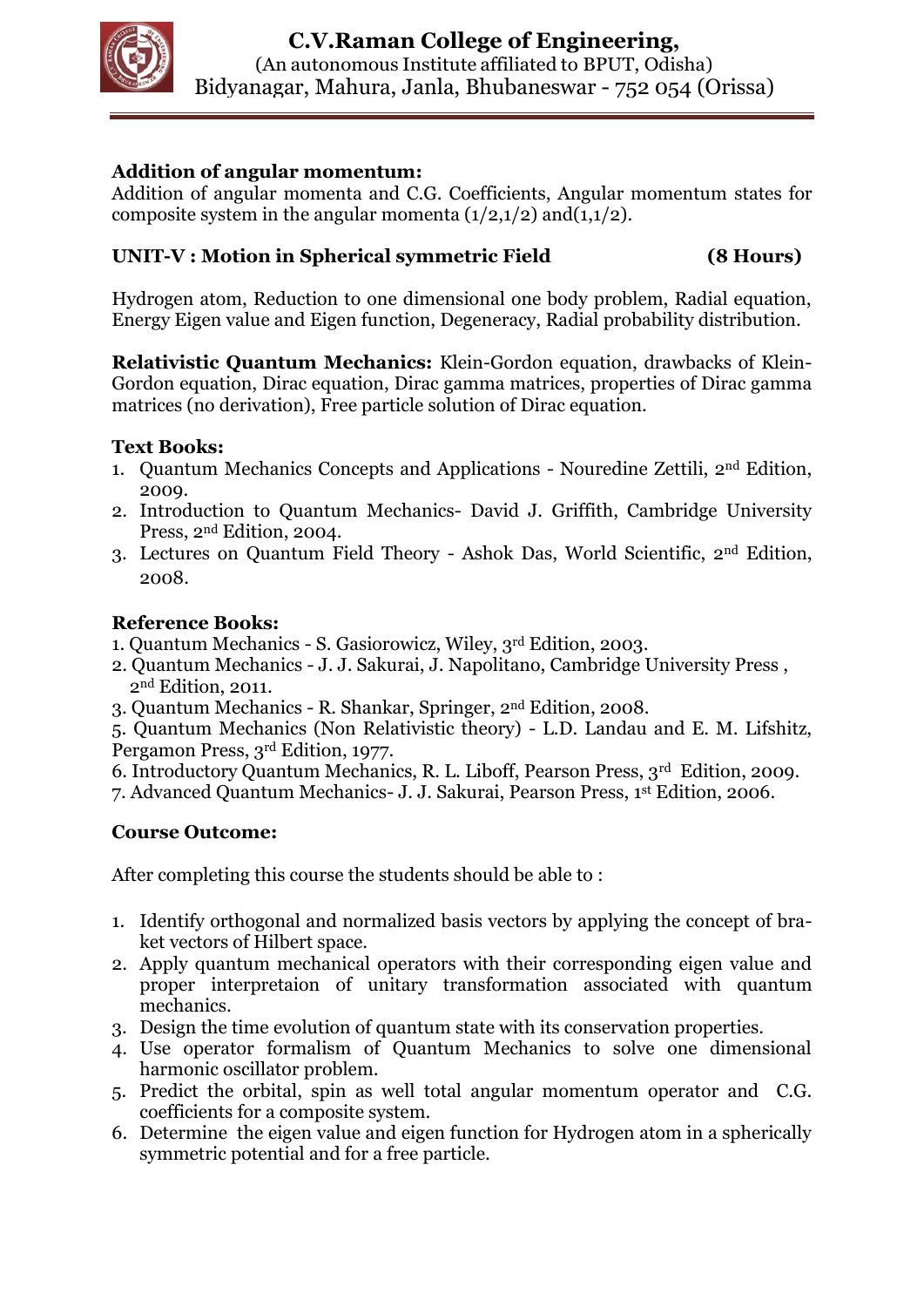

7. Outline the basic concept of relativistic Quantum Mechanics through Klein-Gordon and Dirac equation.

# **PH51205 : ELECTROMAGNETICS AND OPTICS LAB**

**Credits:** 06 **Teaching Scheme:** 06 Hrs/Week

# **Experiment Details:**

1. Determination of wavelength of monochromatic light by Michelson's

Interferometer.

- 2. Estimation of thickness of air film between half silvered plates by Febryparot Interferometer.
- 3. Analysis of elliptically polarized light Babinet Compensator.
- 4. Determination of Brewster's angle of glass slab.
- 5. Verification of Malus' Law by rotating analyser.
- 6. Measurement of Magnetic field by current carrying coil.
- 7. Determination of charge of electron by Milikans oil drop experiment.
- 8. Estimation of charge to mass ratio (e/m) of the electron by Thomson's experiment.
- 9. Determination of magnetic properties from B-H curve of a given

Ferromagnet.

10. Determination of Inductance and Capacitance by Maxwell's L/C Bridge.

# **Course Outcome:**

- 1. Understand the fundamental concepts of interference and polarization of light.
- 2. Determine the key electric and magnetism properties of materials .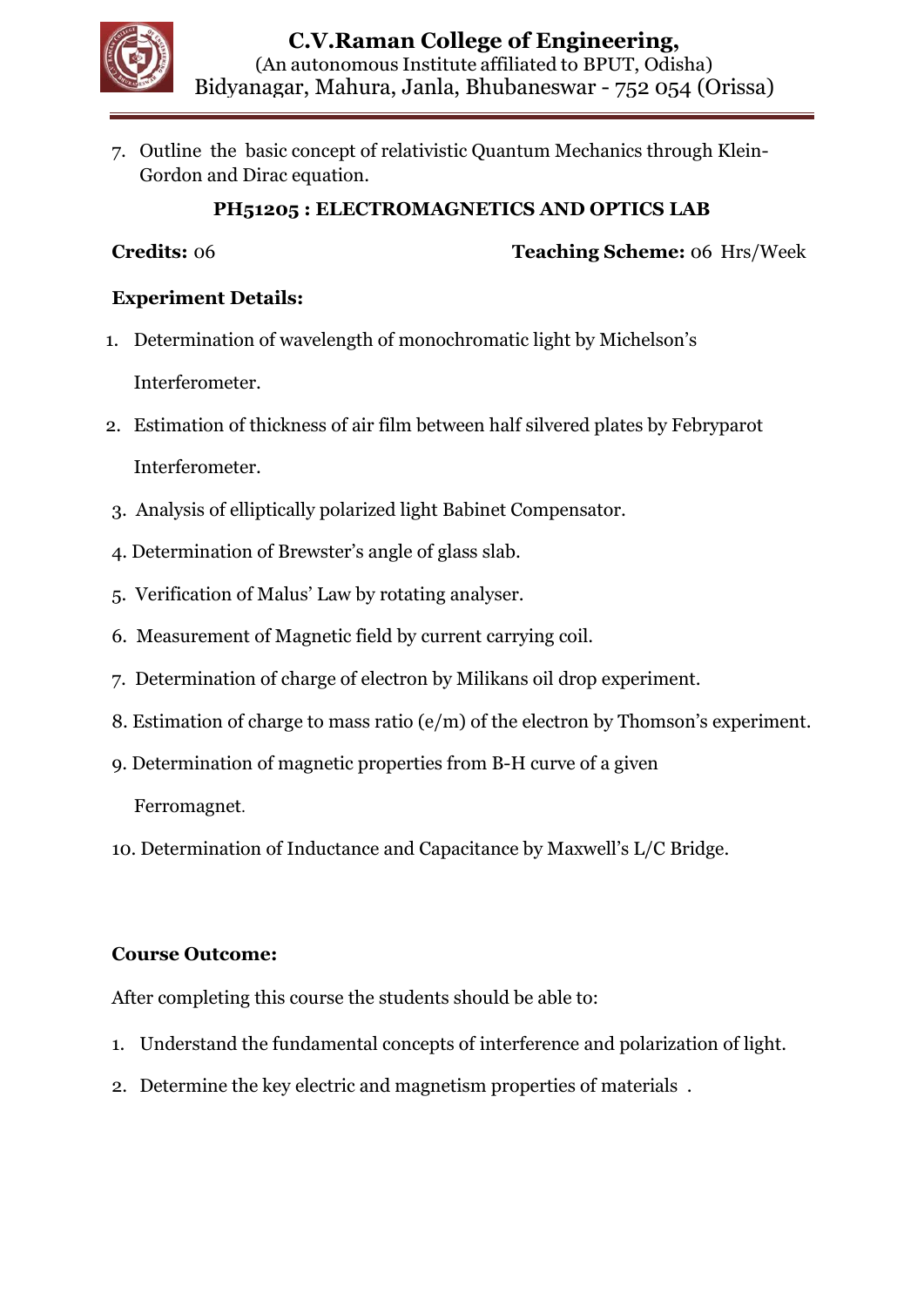

# **PH51211 (GENERAL PHYSICS LABORATORY)**

**Credits:** 04 **Teaching Scheme:** 04 Hrs/Week

# **Experiment Details:**

1. Determination of Young's modulus of glass by Cornu's method.

2. Evaluation of the magnetic susceptibility of a paramagnetic solution using Quinck's tube method.

3. Evaluation of the magnetic susceptibility of a paramagnetic solution using Gouy's method.

4. Estimation of dielectric constant of a ferroelectric material by plate capacitor.

5. Determination of Hall coefficient of a semiconductor material using Hall apparatus.

6. Determination of Rydberg's constant by constant deviation spectrometer.

- 7. Determination of Surface tension of liquid by capillary rise method.
- 8. Find the thermal conductivity of material by Lee's Disc method.
- 9. Calibration of an oscilloscope.

10. Illustrate discrete energy levels of Argon by Frank Hertz experiment.

# **Course Outcomes:**

- 1. Evaluate the fundamental quantities of materials associated with mechanical, thermal, magnetic and dielectric properties.
- 2. Understand of basic knowledge of spectroscopy and associated transition in atomic spectra.
- 3. Understand the fluid characteristics such as surface tension by capillary method.
- 4. Acquire knowledge of construction and working principle oscilloscope through calibration.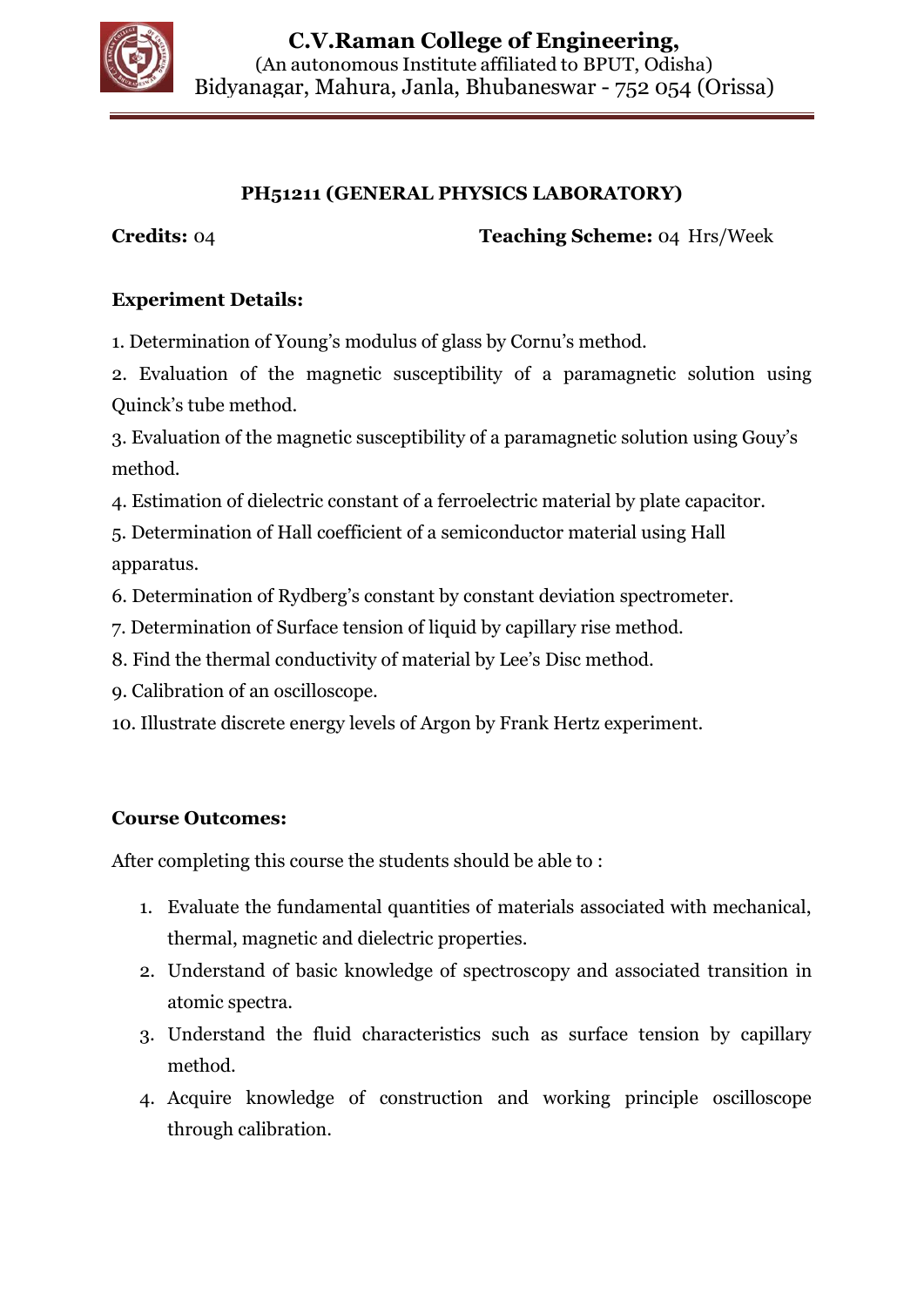

### **SECOND SEMESTER**

## **PH51106: CONDENSED MATTER PHYSICS**

**Credits:** 04 **Teaching Scheme:** 05 Hrs/Week

**Prerequisites:** Basic knowledge on crystal structures and system.

### **Course Details:**

### Unit-I : Crystal structure (12 Hours)

Crystal Structure: Crystallographic Directions and Planes, Miller Indices, Inter Planner Spacing, Linear Density, planar density, Density Computation. Simple Cubic (SC), Face Centered Cubic (FCC), Body Centre Cubic (BCC) Structure, Wigner-Seitz Cell, Packing Fraction, Primitive Cell. Hexagonal Closed Packed (HCP) Structure: Packing Fraction, Unit Cell volume, NaCl, CsCl, Diamond, ZnS Structure.

**X-Ray Diffraction**: Bragg's Law, Scattering wave Amplitude, Reciprocal Lattice vectors. Diffraction Condition in reciprocal lattice, Laue Equation, Ewald Construction, Brillouin Zone, structure factor, Form Factor.

### **Unit-II : Lattice dynamics (10 Hours)**

Phonons and lattice vibrations, Vibrations of monoatomic and diatomic lattices, dispersion, Optics & acoustic modes, Quantum of lattice vibrations and phonon, Phonon momentum, Inelastic scattering of neutron and photons by phonons, Thermal properties of insulators Lattice heat capacity, Debye & Einstein model, Anharmonic Crystal interactions, Thermal conductivity & thermal expansion.

### **Free electron Fermi gas:**

Free electron gas in three dimensions, Heat capacity of electron gas, electrical and thermal conductivity of metals (Drude model).

### **Unit-III: Band theory and Semiconductor Physics (10Hours)**

Electrons in periodic potential, Bloch theorem, Kronig Penney model, Origin of band gap, Effective mass of electrons, Density of states and Fermi-Dirac distribution function Thermal equilibrium

**Equilibrium distribution of electrons & holes**: Concentrations of electrons and holes, The np product (Intrinsic and Extrinsic), General theory of n and p, Energy-band diagram and Fermi-level, Variation of  $E_F$  with doping concentration and temperature. Carrier concentrations at extremely high and low temperatures: complete ionization, partial ionization and freeze-out.

## **Unit-IV: Dielectrics (10 Hours)**

Introduction, Review of basic formulae, Dielectric constant and displacement vector -different kinds of polarization-local electric field-Lorentz field-Clausius-Mossatti relation- expressions for electronic, ionic and dipolar polarizability, Ferroelectricity and Peizo electricity (basic differences with applications).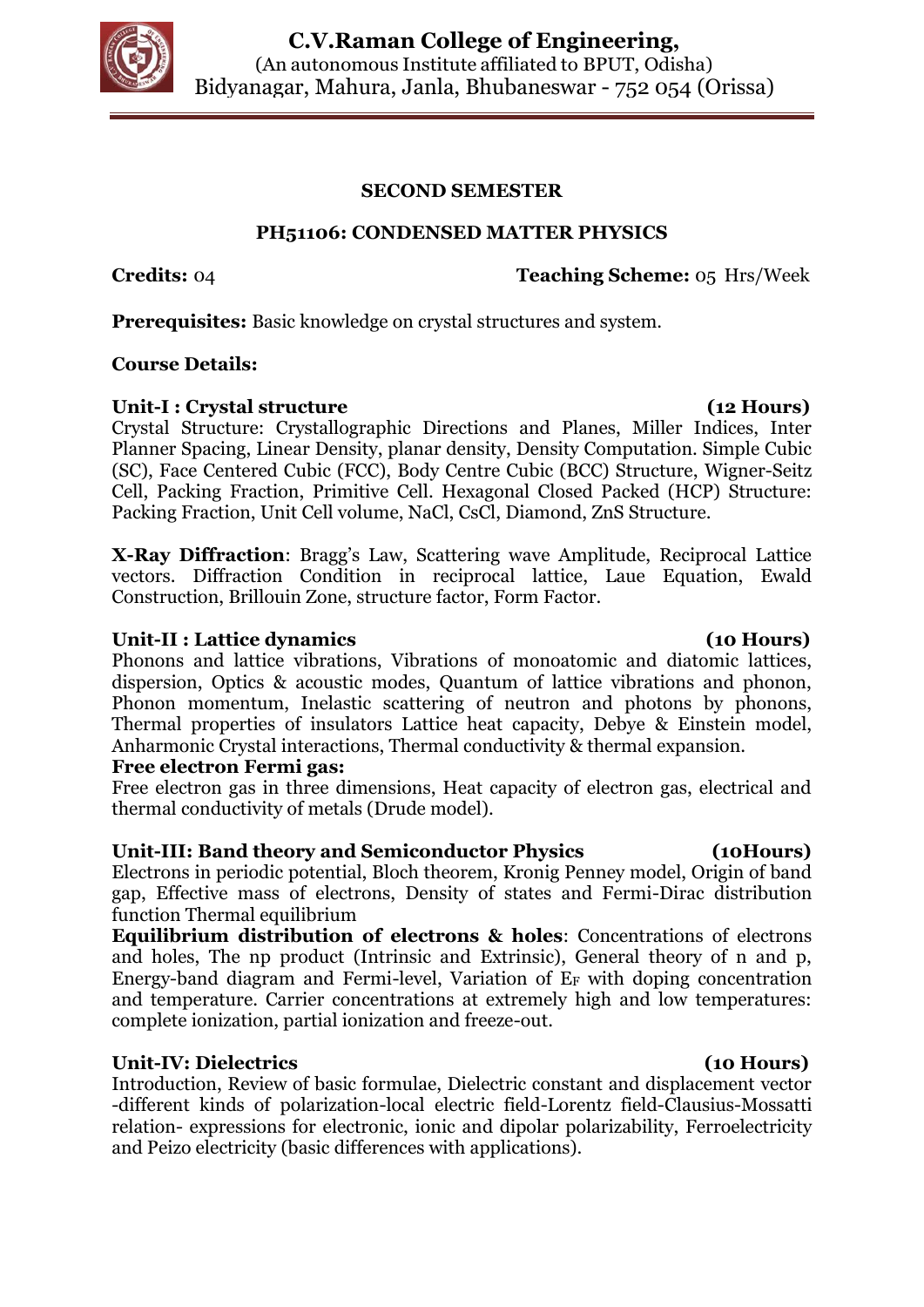

**Magnetism:** Review of basic formulae -classification of magnetic materials-Langevin theory of diamagnetism, para-magnetism and Ferromagnetism –domains-Weiss molecular field theory (classical)-Heisenberg exchange interaction theory-. Antiferro-magnetism and ferrimagnetism (basic differences only).

# **Unit-V: Superconductivity (8 Hours)**

Experimental survey, Meisners effect, Type-I & Type-II superconductors, Thermodynamics of superconductors, London theory, Josephson's effect, Basic concepts of cooper pairing in BCS theory, Ginz-Landau Theory, Applications of superconductors, High  $T_c$  superconductors and recent theories.

## **Text Books:**

1. Introduction to solid state physics- C. Kittel, John Wiley & Sons, 8th edition, 2016 2. Solid State physics -A. Omar, Pearson, 1st edition, 2014

3. Semiconductor device: Physics and Technology: S. M. Sze, Wiley India Private Limited;  $2<sup>nd</sup>$  edition, 2009.

# **Reference Books:**

1. Principles of condensed matter physics- P.M. Chaikin and T.C. Lubensky, Cambridge University Press, 3rd Edition, 2000.

2. Solid state physics, S. O. Pilli, New Age International, 6th edition, 2006

3. Solid state physics- Dan Wei, Cengauge Learning, 1st edition, 2008.

4. Quantum theory of solid State -J.Callaway, Academic Press, 2nd Edition, 1991

5.Semiconductor Physics and Devices (Basic Principles), Donal A Neamen, Tata McGraw-Hill, 3rd Edition 2012.)

# **Course Outcome:**

- 1. Understand various aspects of materials related to crystallography.
- 2. Interpret phonon vibrations in various lattice and their effects in heat capacity of solid.
- 3. Analyse semiconductor behaviour under different conditions in fundamental research
- 4. Explain the dielectric and magnetic behaviour of novel materials and their applications.
- 5. Utilize the knowledge of fundamental aspects of superconductor to understand the recent advances in the field.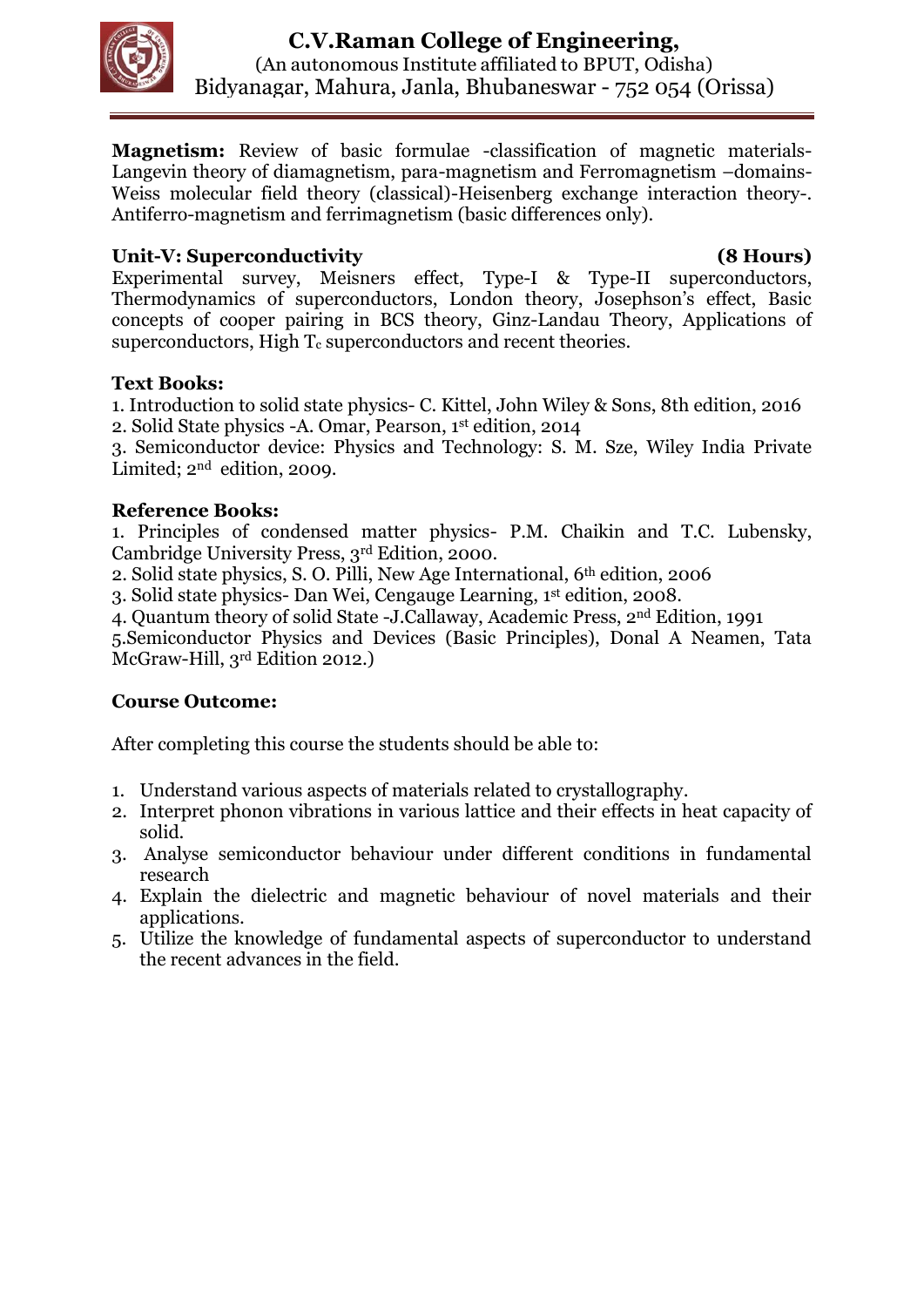

## **PH51107: QUANTUM MECHANICS-II**

**Credits:** 04 **Teaching Scheme:** 05 Hrs/Week

**Pre-Requisites:** Operator formalism of solving one-dimensional harmonic oscillator, Eigen value and eigen function of hydrogen atom, Addition of angular momenta (C.G. Coefficients).

### **Course Details:**

## **Unit-I: Approximation Method for stationary states (10 Hours)**

Rayleigh Schrodinger Method for Time-independent Non degenerate Perturbation theory, First and second order correction, perturbed harmonic oscillator, Anharmonic oscillator, The stark effect, Quadratic Stark effect and polarizability, Degenerate perturbation theory, Removal of Degeneracy.

### **Unit-II ; Application of Time independent degenerate perturbation Theory to Hydrogen atom (10 Hours)**

Parity selection rule, Linear stark effect of hydrogen atom, Spin orbit Coupling, Relativistic correction, Fine structure of Hydrogen like atom, Normal and anomalous Zeeman effect, The strong- field Zeeman effect, The weak-field Zeeman effect and Lande's g-factor. Elementary ideas about field quantization and particle processes

### **Unit-III: Variational and WKB- Methods (10 Hours)**

General formalism, Application of variational method for 1D harmonic oscillator problem, Validity of WKB approximation method, Connection Formulas, Bohr quantisation rule, Application to Harmonic oscillator, Bound states for potential well with one rigid wall and two rigid walls, Tunnelling through potential Barrier, Alpha Decay and Gamow's factor, Cold emission.

### **Unit-IV: Time dependent perturbation Theory (10 Hours)**

Transition probability, Constant and harmonic perturbation, Fermi golden rule and Electric dipole Radiation and Selection Rule, Spontaneous emission. Basic principle of LASER and MASER

### Unit-V: Scattering Theory (10 Hours)

Scattering amplitude and Cross section, Born approximation, Application to Coulomb and Screened Coulomb potential, Partial wave analysis for elastic and inelastic Scattering. Effective range and Scattering length, Optical theorem, Black Disc Scattering, Hard sphere Scattering.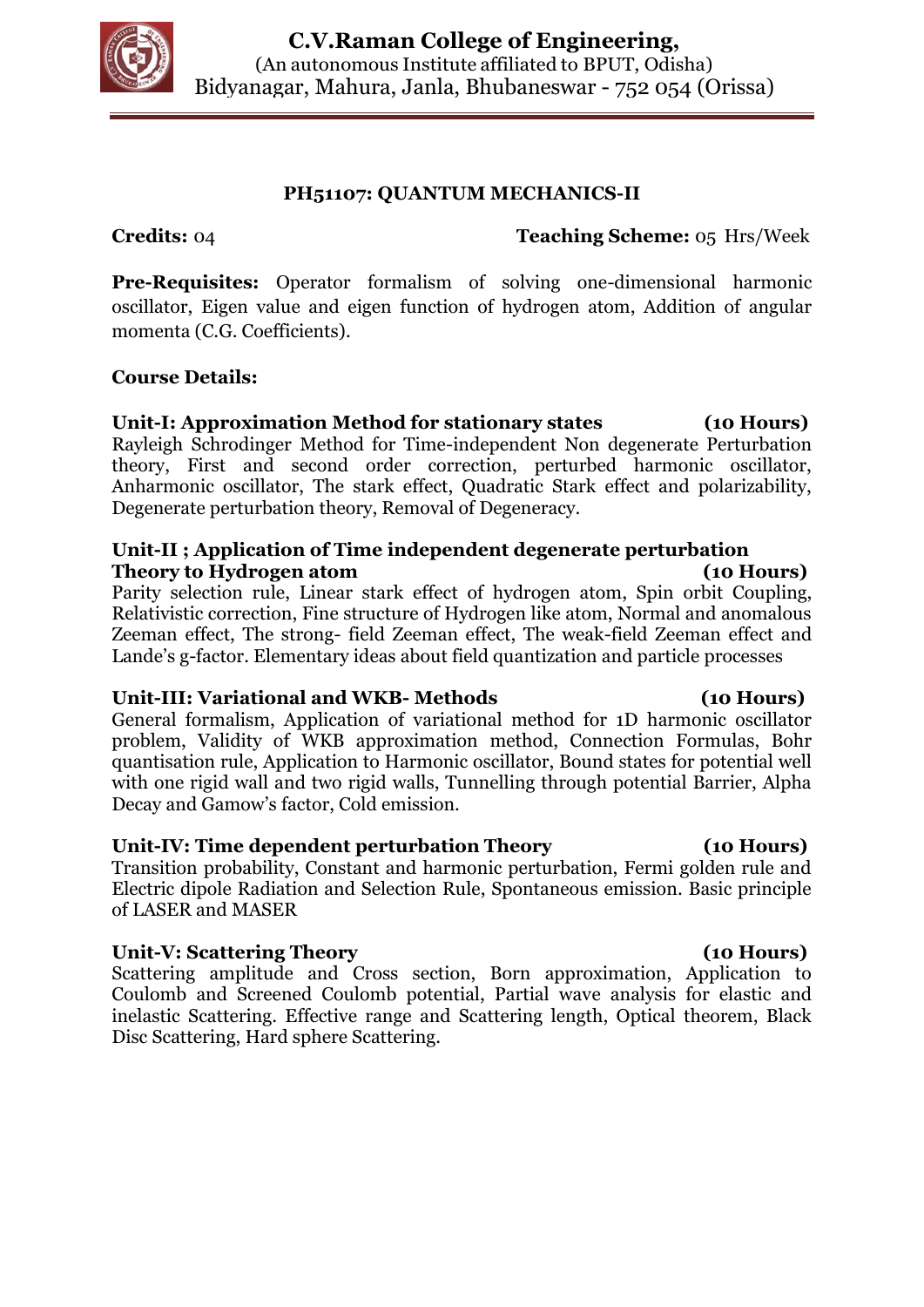

- 1. Quantum Mechanics Concepts and Applications Nouredine Zettili, 2nd Edition 2009.
- 2. Introduction to Quantum Mechanics- David J. Griffith, Cambridge University Press, 2nd Edition, 2004.
- 3. Quantum Mechanics A. Ghatak and S. Lokanathan, Kluwer Academic Publisher, London,  $5<sup>th</sup>$  Edition, 2004.

# **Reference Books:**

- 1. Quantum Mechanics S. Gasiorowicz, Wiley, 3rd Edition, 2003
- 2. Quantum Mechanics J. J. Sakurai, J. Napolitano, Cambridge University Press, 2nd Edition, 2011
- 3. Quantum Mechanics R. Shankar, Springer, 2nd Edition, 2008.
- 4. Quantum Mechanics (Non Relativistic theory) L.D. Landau and E. M. Lifshitz, Pergamon Press, 3rd Edition, 1977
- 5. Introductory Quantum Mechanics, R. L. Liboff, Pearson Press, 3rd Edition, 2009.

# **Course Outcomes:**

- 1. Understand non-exact solutions for stationary states through time independent non-degenerate perturbation theory.
- 2. Interpret the non-exact problems pertaining to stark effect and Zeeman Effect by the knowledge of time independent degenerate perturbation theory.
- 3. Determine Eigen value of non exact solutions by applying Variational and WKBapproximation method.
- 4. Apply the concept of lasing action for LASER and MASER by time dependent perturbation theory.
- 5. Identify scattering cross-section for a scattering system by using partial wave analysis of elastic and inelastic scattering.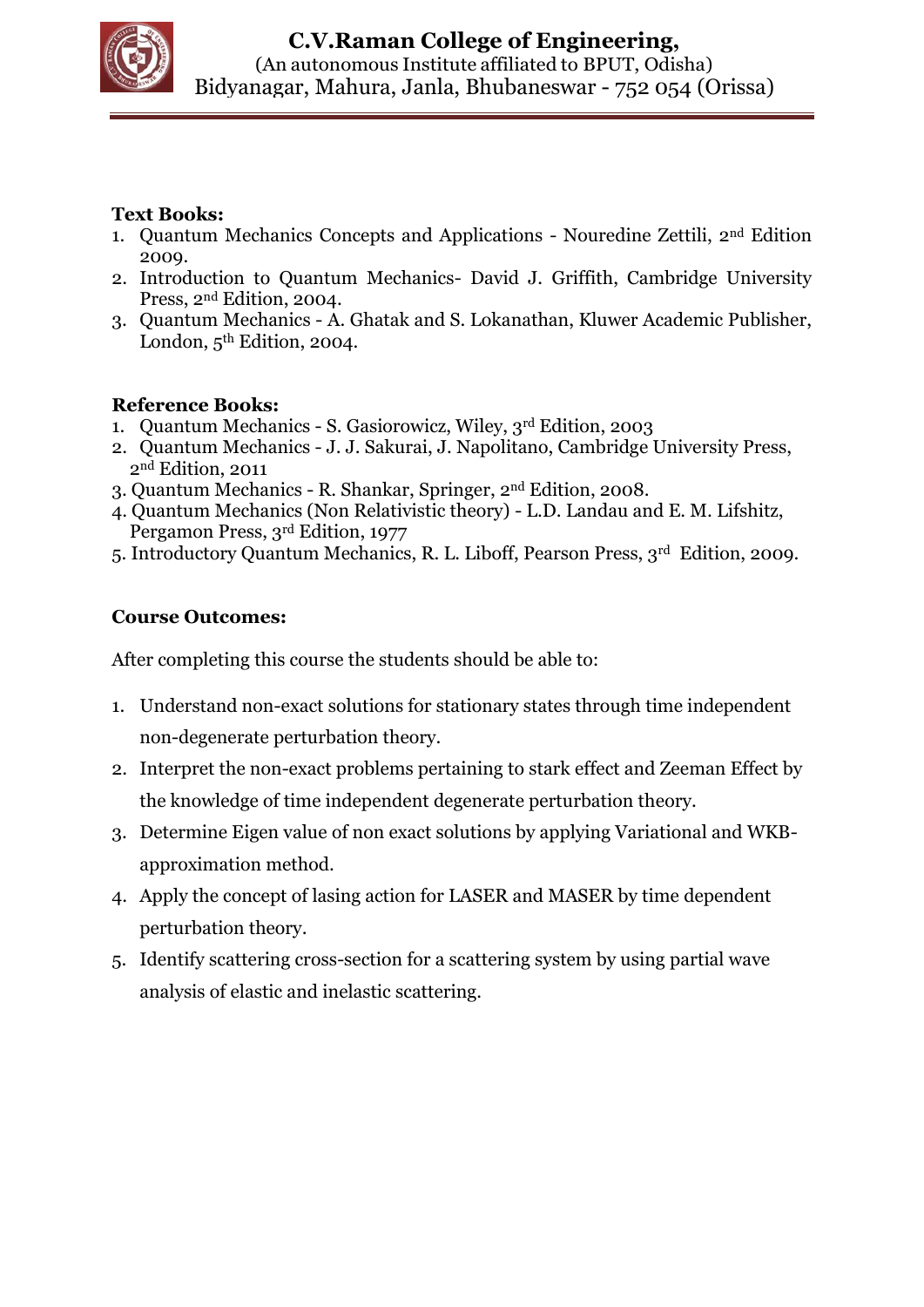

# **PH51108: STATISTICAL PHYSICS**

**Credits:** 04 **Teaching Scheme:** 05 Hrs/Week

**Pre-requisites:** Basic concepts of theory of Thermodynamics and Probabilistic approach of Quantum Mechanics.

# **Course Details:**

**UNIT-I : Classical statistical mechanics (12 Hours)** Binomial Distribution of probability, Poisson's Distribution, Gaussian distribution, Random walk problem, Phase space,Macroscopic and Microscopic states,Statistical ensemble,Liouvilles theorem, Micro canonical Ensemble,Equi-partition theorem, Classical ideal gas, Gibbs paradox.

## **UNIT-II Canonical and Grand Canonical ensemble (10 Hours)** Canonical ensemble, Probability distribution, Partition function, Calculation of thermodynamic parameter, Classical Ideal gas and energy fluctuation

Grand canonical ensemble, the chemical potential, Probability distribution,Partition function,Calculation of thermodynamic parameter and gas equation, density fluctuation

# **UNIT-III: Quantum statistical mechanics (10 Hours)**

The density matrix, Ensembles in quantum mechanics: Micro canonical Ensemble, Canonical Ensemble and Grand Canonical Ensemble, Ideal gas: micro canonical and grand canonical ensemble, Equation of state for Bose gas and Fermi gas

# **UNIT-IV: Bose and Fermi gas (10 Hours)**

Photons, phonons, Debye-specific heat, electronic specific heat, Bose-Einstein Condensation,

Fermi energy, Ground state, Low temperature properties, Mean energy of fermions at absolute zero, Theory of White – Dwarfs (without derivation)

# **UNIT-V : Phase Transition and Ising model (8 Hours):**

Thermodynamics description of Phase Transitions, Phase Transitions of second kind, Landau theory of phase transition beyond mean field, Definition of the Ising model, one dimensional Ising model.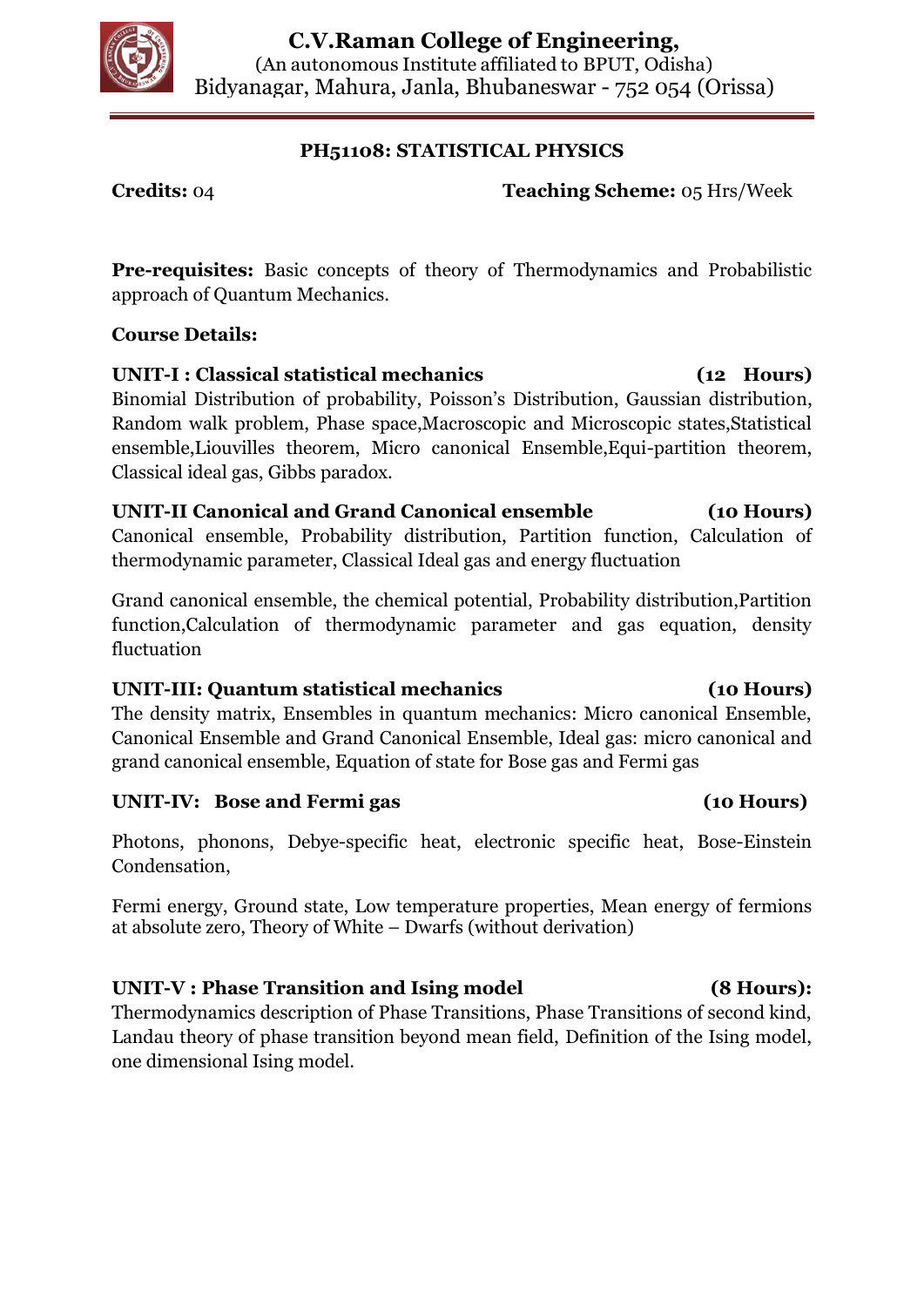

- 1. Statistical physics, K. Huang, 2nd edition, Willy Student edition 2014.
- 2. Fundamental of statistical & thermal physics, F. Reif, 1st Indian edition, Levant Books, 2010.
- 3. Fundamental of statistical mechanics, B. B. Laud, 2nd Edition, New age international Pvt. Ltd, 2012.

## **Reference Books:**

- 1. Statistical physics, Landau and Lifsitz, 3rd Edition, Pergamon Press, 2013
- 2. Elementary statistical physics, C.Kittel, John Wiley & Sons, Inc.2008.
- 3. Statistical mechanics A set of lectures, R.P.Feynman, The Benjamin publishing company, Inc. (2008)
- 4. Introduction to Statistical Physics, Kerson Huang, Taylor & Francis, 2002.

## **Course Outcomes:**

- 1. Understand the concept of statistical physics and thermodynamics as logical consequences of the postulates of statistical mechanics.
- 2. Interpret the concept of types of ensembles and calculation of general probability statements for variety of situation of physical interest.
- 3. Analyze the problems involving gases at low temperature or high densities and problems encountered in connection with the indistinguishable particles.
- 4. Apply Fermi-Dirac and Bose-Einstein statistics to different physical systems.
- 5. Apply different model for phase transitions through statistical techniques to simulate the structure of a physical substance.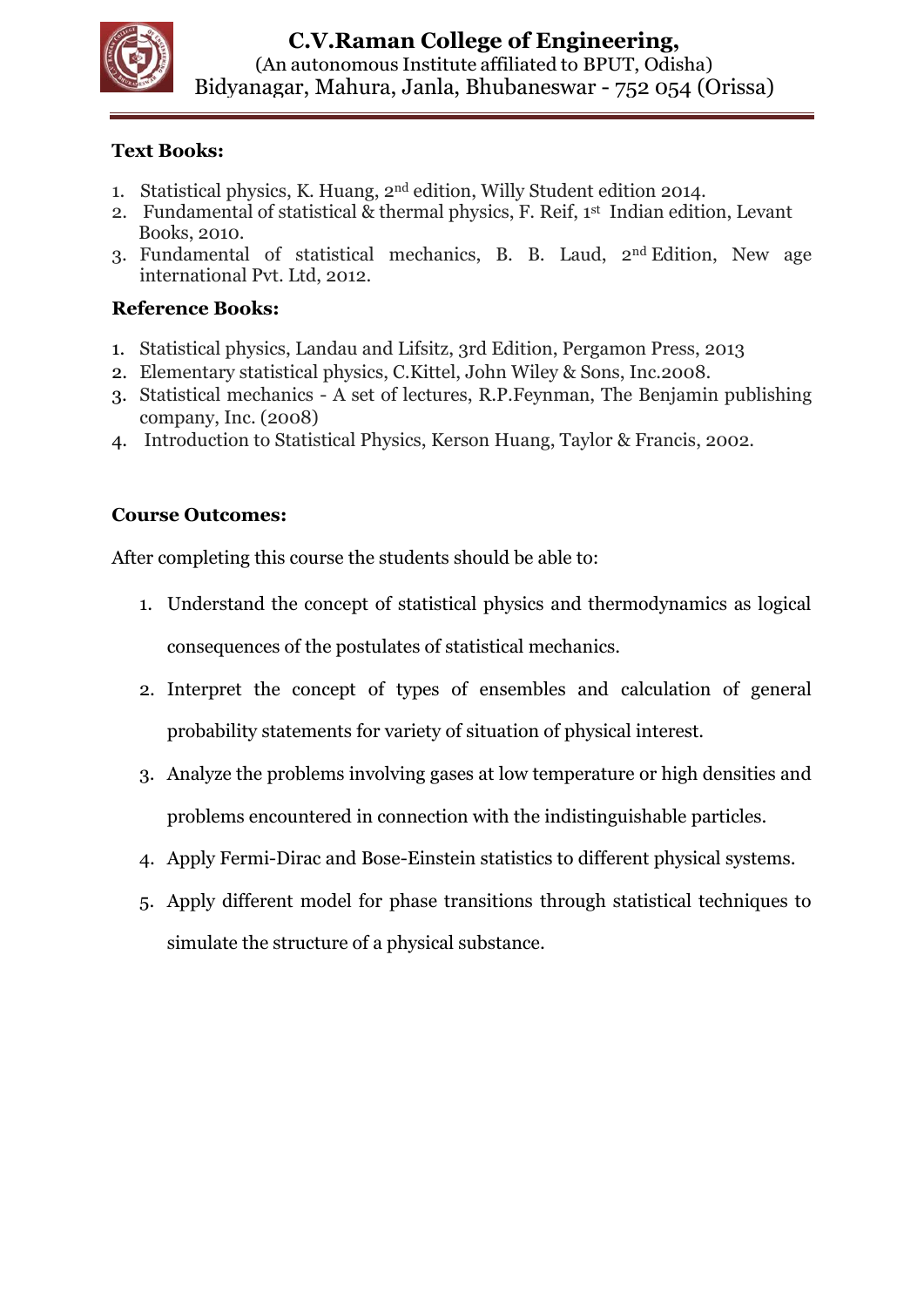

# **PH51109: NUMERICAL METHODS AND COMPUTATIONAL TECHNIQUES**

**Credits:** 03 **Teaching Scheme:** 04 Hrs/Week

**Pre-requisites:** Basic concepts of mathematical operations associated with determinants and Matrix.

# **UNIT-I** : **Root Finding (8 Hours)**

Errors and approximations in Numerical Computation, significant digits, Numerical solution of algebraic and transcendental equations by simple iteration method, Bisection method, Regula-falsi method (method of false position), Newton-Raphson method .

# **UNIT-II : Systems of Equations (8 Hours)**

Solution of simultaneous linear system of equations by Cramer's Rule, Gausselimination method, Gauss-Jordan method, Matrix inversion by Gauss-Jordan method, Iterative method for solving linear equations by Gauss-Jacobin and Gauss-Seidel method, Methods for solution of Eigen value problems.

# **UNIT-III : Interpolation (8 Hours)**

Newton's forward and backward interpolation formulae, Lagrange's interpolation formula, Newton's divided difference formula, Inverse interpolation, Newton's forward and backward interpolation formula,

# **UNIT-IV : Numerical Differentiation and Integration (8 Hours)**

Numerical integration by Trapezoidal rule, Simpson's rule, Gaussian quadrature formulae (2-point,3-point and 4-point), Numerical solution of ordinary differential equation using Taylor Series method, Euler method, Modification of Euler's method, Picard's method, Runge-Kutta method of order two and four,

# **UNIT-V : Computational Methods (8 Hours)**

Introduction to Unix, C/C++ Programming, Fortran and MATLAB, Latex, Elementary treatment of Monte Carlo Method, Solutions to Nonlinear Equations.

# **Text Books:**

- 1. "Numerical methods in Science and Engineering: a practical approach", S. Rajasekaran, S. Chand and company Ltd., New Delhi, (2013).
- 2. "Numerical Methods for Engineers", Steven Chapra and Raymond Canale, McGraw-Hill, 6th edition (2009).
- 3. "Introductory methods for Numerical Analysis", S. S. Sastry, , PHI publication 5th Edition (2012),
- 4. "C Programming", E. Balagurusamy, 6th Edition, Tata McGraw-Hill (2010)

# **Reference Books:**

1. Numerical Methods for Mathematics, Science and Engineering, J. H. Mathews, , PHIPrentice-Hall India, 2nd Edition, (2005)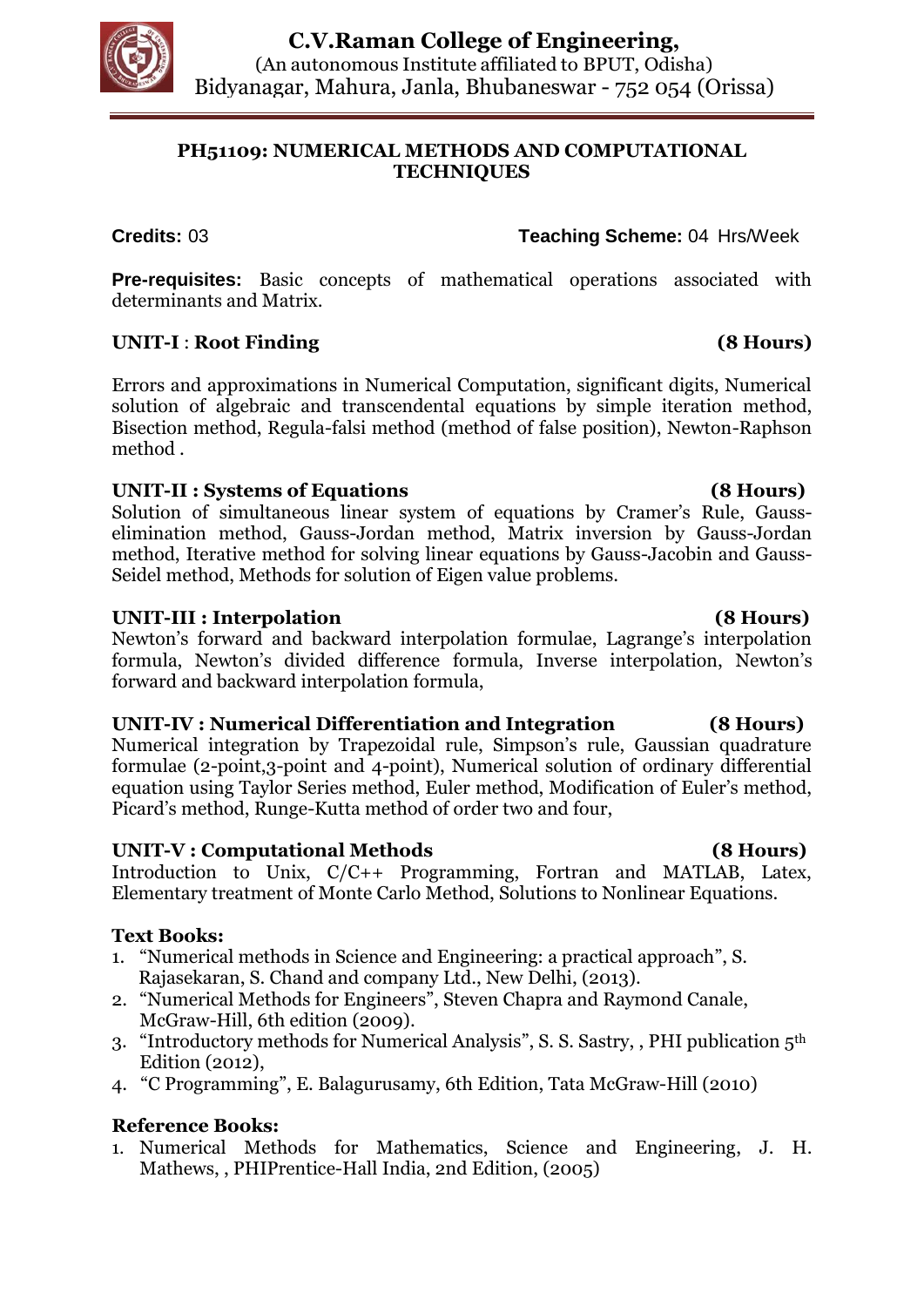

- 2. Introduction to MATLAB 7.4, J Palm William III, Tata Mc Graw-Hill Publications, New Delhi, 2nd edition (2004)
- 3. Computer Programming in Fortran 77, V. Rajaraman, PHI Learning Pvt. Ltd (1997).
- 4. Rudra Pratap-"Getting Started With Matlab: A Quick Introduction For Scientists And Engineers, Oxford University Press, 7th Edition (2016)

# **Course Outcome:**

- 1. Understand the implications of error and approximations.
- 2. Apply numerical techniques to solve linear equations.
- 3. Apply techniques to solve systems of equations using typical matrix methods.
- 4. Apply the basic of interpolation techniques.
- 5. Compute numerical differentiation and integration using interpolation.
- 6. Compile algorithm for solving various numerical problems.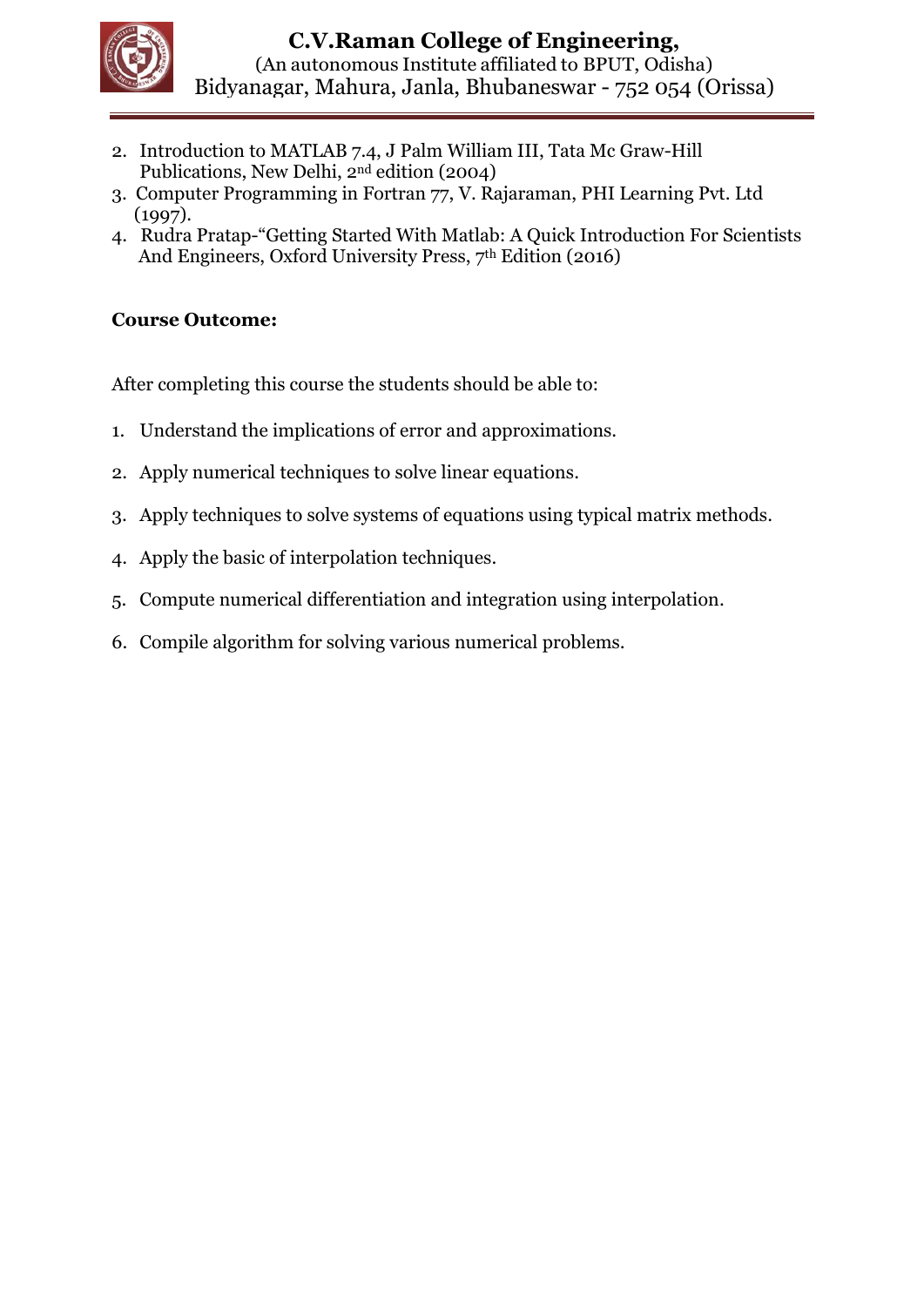

## **PH51210: NUMERICAL METHODS AND COMPUTATIONAL TECHNIQUES LABORATORY**

**Credits:** 03 **Teaching Scheme:** 03 Hrs/Week

# **Experiment Details:**

- 1. Write a program for transpose of a square matrix.
- 2. Write a program for solution of quadratic equation.
- 3. Write a program to solve simple algebraic equation by Newton- Raphson Method.
- 4. Write a program to solve a transcendental equation using Bi-section method.
- 5. Write a program to solve simultaneous linear system of equations by Gauss elimination method.
- 6. Write a program to solve simultaneous linear system of equations by Gauss- Jordan method.
- 7. Write a program to solve numerical integration by Trapezoidal method.
- 8. Write a program to solve numerical integration by Simpson's method.
- 9. Write a program to solve ordinary differential equation by Runge-Kutta Method.
- 10. Write a program to solve ordinary differential equation by Eulers Method.

## **Course Outcome:**

Design stable algorithms for solving numerical problems using various techniques.